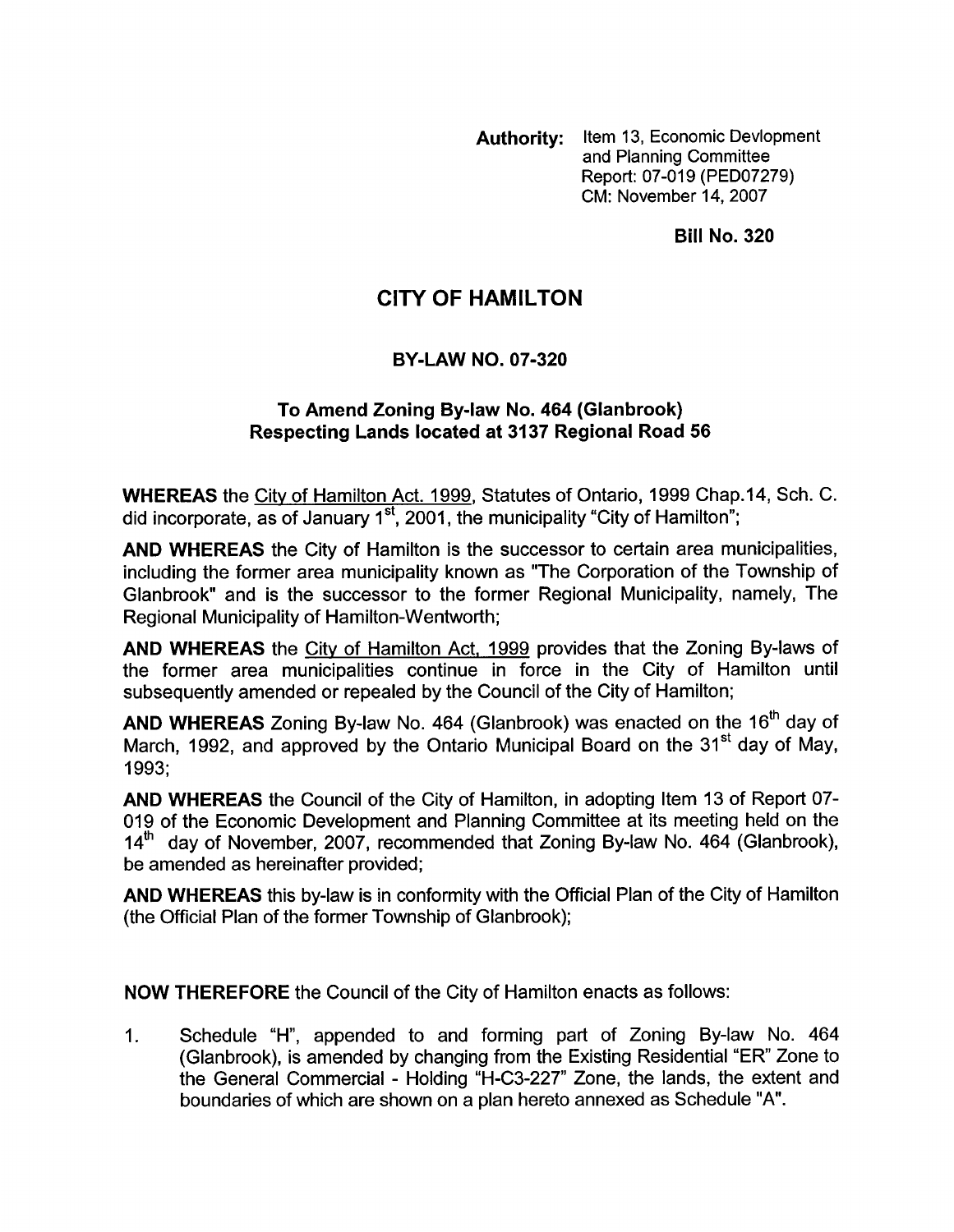That Section 44, "Exceptions to the Provisions of this By-law", of Zoning By-law No. 464, be amended by adding a new special provision "H-C3-227", to include the following: 2.

## **H-C3-227 3137 Regional Road 56**

Notwithstanding the uses permitted in **SECTION 25: GENERAL COMMERCIAL "C3" ZONE,** Subsection 25.1 - **PERMITTED USES,** of Zoning By-law No. 464, the uses permitted on the lands zoned "C3-227", shall be limited to:

- (a) Banks and financial institutions, liquor, beer or wine stores, commercial schools, custom workshops, dairies, day nurseries, dry cleaning establishments, funeral homes, hotels, laundries, medical centre, offices, personal service shops, photographic studios, places of entertainment or recreation, post office, printing establishments, private and commercial clubs, professional and business offices, public transportation depots, standard restaurants, take-out restaurants, fast-food restaurants, retail stores, service shops, taverns, taxi establishments, veterinary service establishment with no outside runs, and uses, building and structures accessory to the above permitted uses.
- (b) Residential uses ancillary to the uses permitted in Paragraph (a) of this Subsection.

Notwithstanding the regulations of **SECTION 25: GENERAL COMMERCIAL "C3" ZONE,** Subsection 25.2 - **REGULATIONS FOR PERMITTED USES IN SUBSECTION 25.1, Clauses (g) and (I)(i), the following regulations shall apply** only to the buildings or structures existing at the date of passing of this amending By-law being the  $14<sup>th</sup>$  day of November, 2007, for lands zoned "C3-227";

- (9) Minimum Side Yard 3 metres, except:
	- **(i)** 6.0 metres abutting the northerly lot line and 7.5 metres abutting the southerly lot line which are the boundary of any Residential or Institutional Zone or where a ground floor residential use or an institutional use is located on the adjoining land.
- (Mi) **A** landscaped area in the form of a planting strip having a minimum width of 0.5 metres shall be provided and thereafter maintained adjacent to the northerly lot line that abuts a Residential or Institutional Zone.

Notwithstanding the regulations of **SECTION 7: GENERAL PROVISION FOR ALL ZONES,** Subsection 7.35 **MlNllMUM PARKING REQUIRMENTS,** Clause (a)(xii), the following regulations shall apply only to the buildings or structures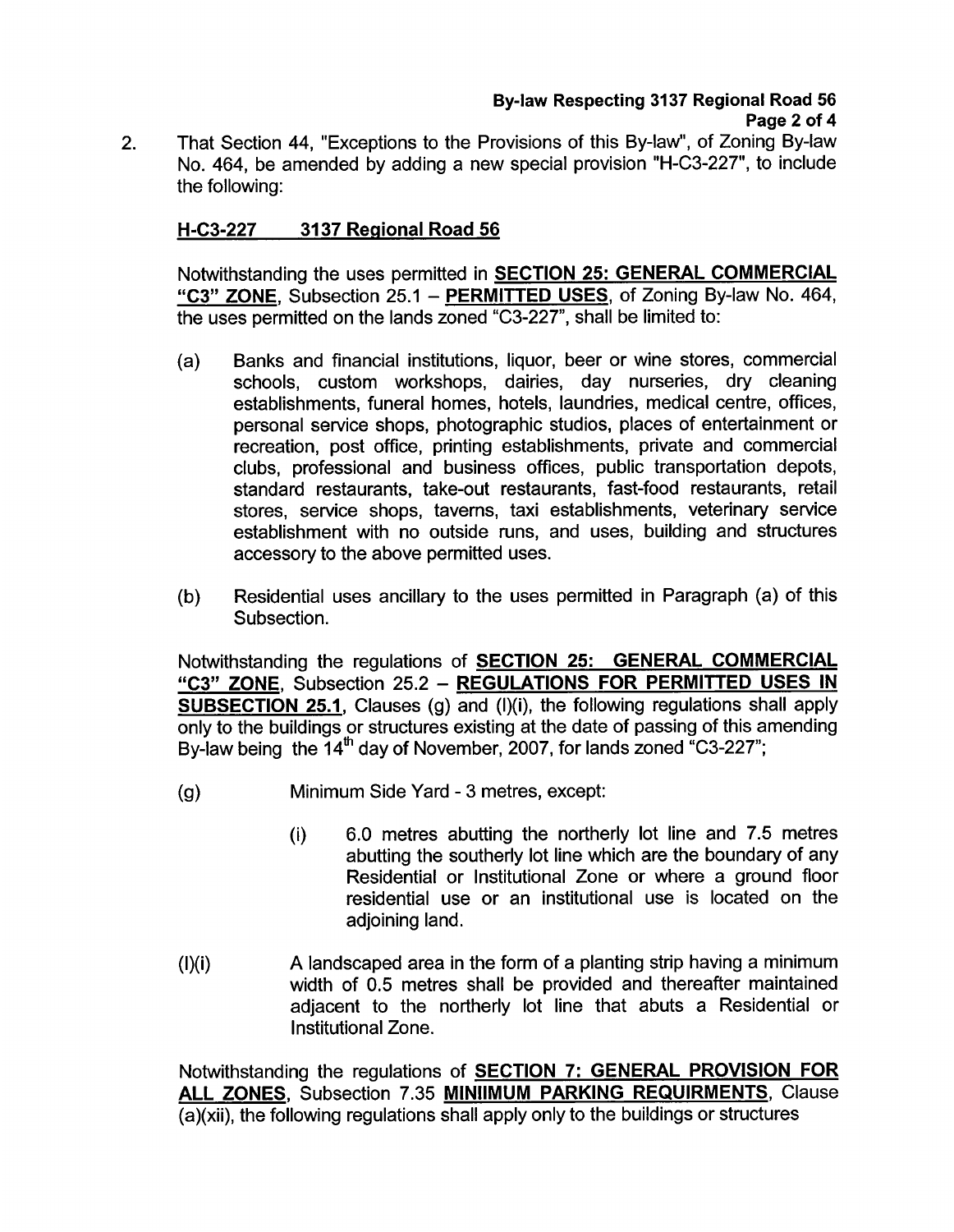existing at the date of passing of this amending By-law being the  $14<sup>th</sup>$  day of November, 2007, for lands zoned "C3-227";

(a)(xii) A landscape area consisting of a planting strip having a minimum width of 1.5 metres and a fence having a minimum height of 1.8 metres shall be provided and thereafter maintained along the northerly lot line adjacent to any parking spaces and/or the manoeuvring area of the parking spaces that abuts a Residential or Institutional Zone.

The **"H"** symbol may be removed by a further amendment to this By-law at such time that an archaeological assessment of the subject property is completed and approved by the Director of Planning and the Ministry of Culture confirming that all archaeological resource concerns have met licensing and resource conservation requirements.

The use of these lands while zoned "H-C3-227" shall be restricted to only a medical centre for a maximum of one (1) medical practitioner within the building, existing at the date of the passing of this by-law being the  $14<sup>th</sup>$  day of November, 2007, subject to the above-noted zone provisions.

- 3. No building or structure shall be erected, altered, extended or enlarged, nor shall any building or structure or part thereof be used, nor shall any land be used, except in accordance with the General Commercial "C3-227" Zone provisions, subject to the special requirements referred to in Section 2.
- **4.** The Clerk is hereby authorized and directed to proceed with the giving of notice of the passing of this By-law, in accordance with the Planning Act.

**PASSED and ENACTED** this 14<sup>th</sup> day of November, 2007.

**Fred Eisenberger** Mayor City Clerk

Kevin C. Christenson

ZAC-07-045